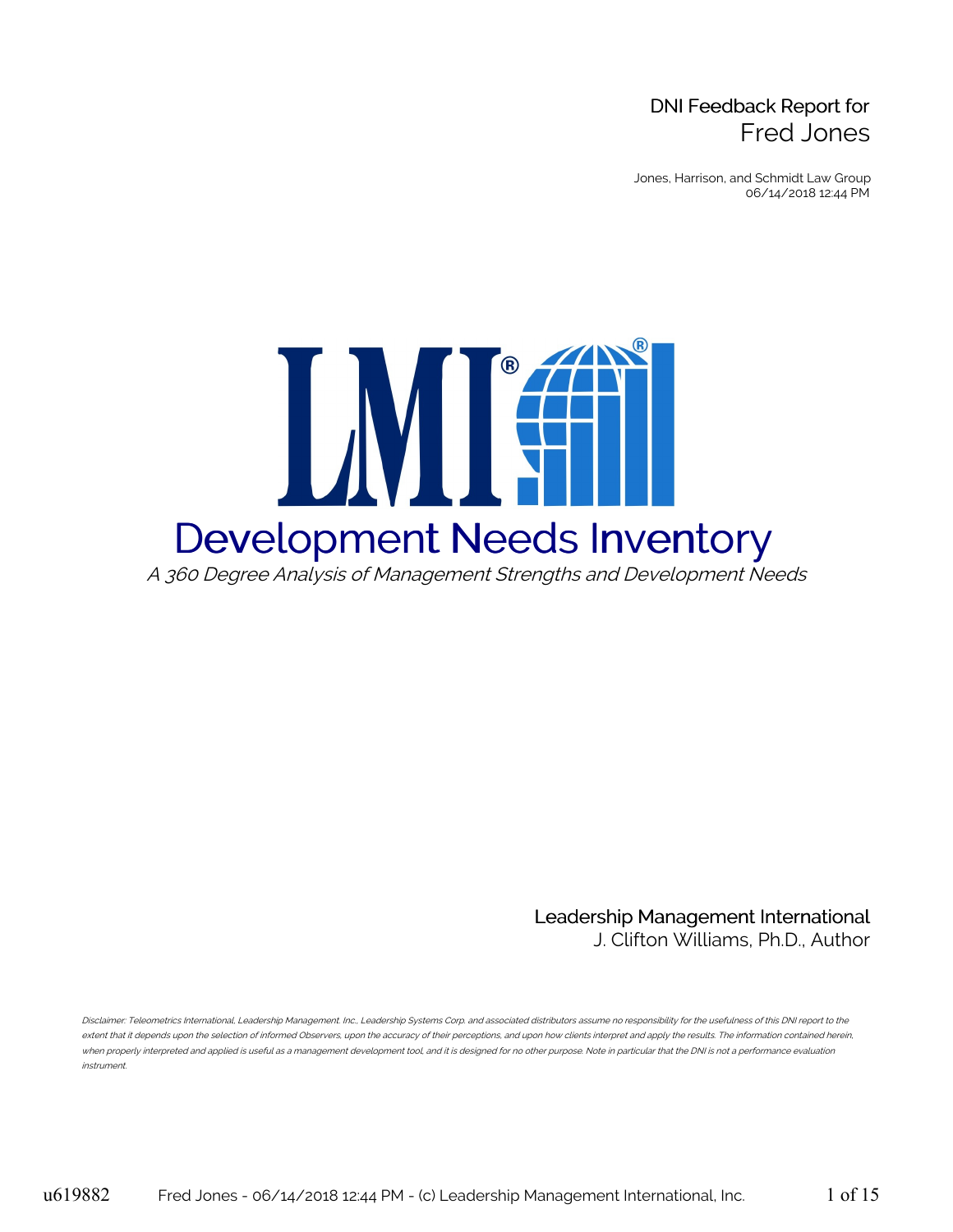# Development Needs Inventory for Fred Jones

# How to Benefit From Your Report

#### 1. Take it seriously!

o This report provides you with a rare opportunity to see yourself as others see you in the workplace.

#### 2. Carefully examine the report.

Carefully study each of the different ways in which your feedback is presented. These different modes of presentation are designed to help you gain insight and ultimately to develop an action plan for behavior change.

#### 3. Avoid being defensive.

- Do not become defensive when others do not see you in exactly the same way you see yourself.
- Keep in mind that perceptions are important! Others react to you in terms of their perceptions of you, not your perception of yourself.

#### 4. Remember, perception is not performance.

- o Do not confuse feedback on the DNI analysis of your development needs with performance evaluations.
- To understand the difference, visualize the most effective manager you have ever known one who always gets the best possible performance evaluations, and for good reasons. Was he or she perfect? Certainly not. Even the best managers are much stronger in some areas than others, and their performance is outstanding because their strengths (for example in decision making) compensate for less-than-ideal contributions of other areas (say, motivating skills and interpersonal relations).
- The DNI 360° feedback provides insight into relative strengths and thereby provides a realistic basis for continuing growth and development.

#### 5. Look at the whole picture.

Don't focus on your development needs alone. Consider your strengths as well. Identifying strengths can significantly contribute to your personal growth, self-confidence, and self-esteem.

#### 6. Information for action.

o The information and insight concerning your strengths and development needs is not the end result of your 360° feedback. If you do not convert these into action (i.e., positive behavior change) you have not benefited from them, at least not in any practical way. Resources are available to help you transform information and insight into action.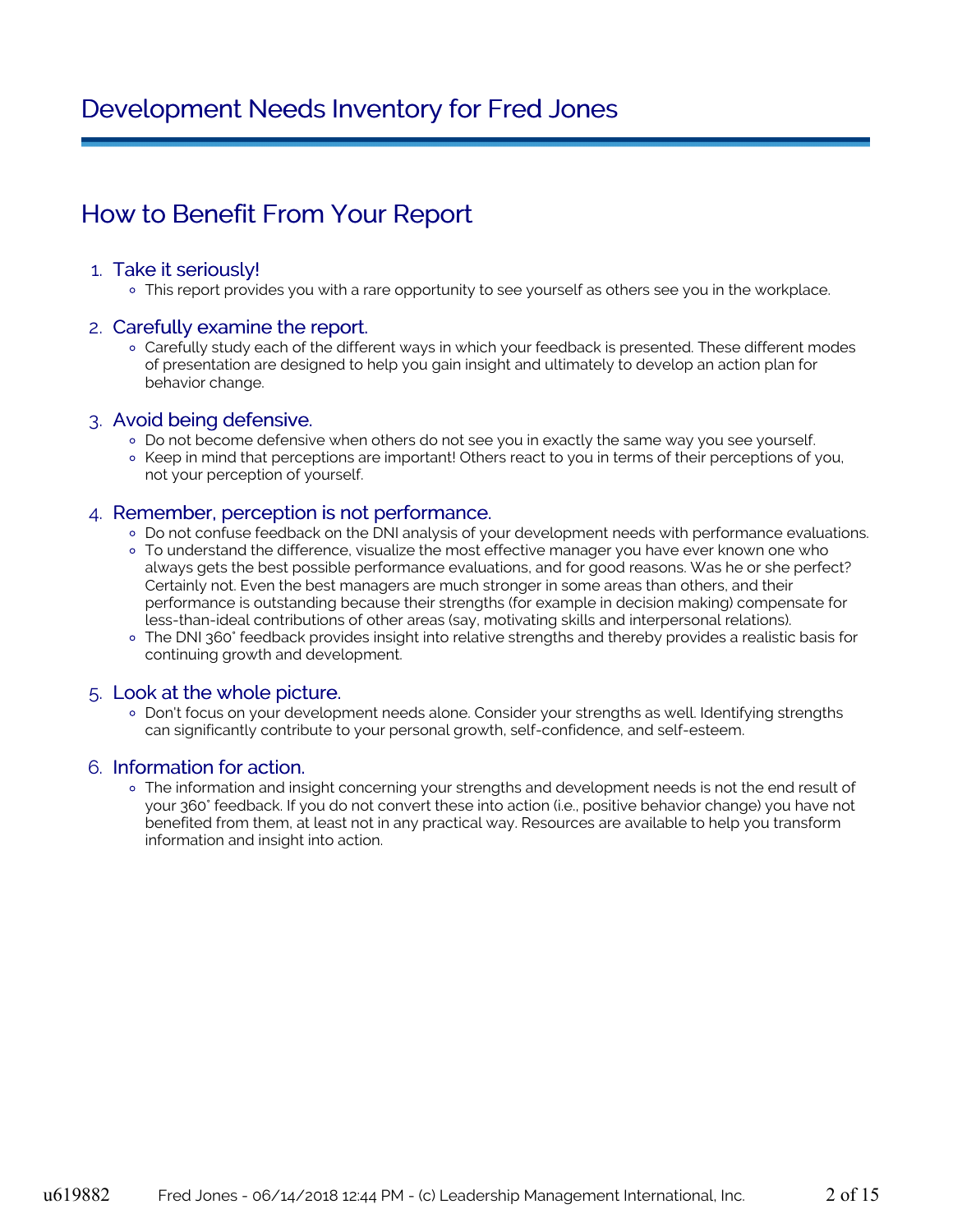# Scale Definitions and Scores for Fred Jones

This section presents your results for each scale by self and observer groups. The graph divides the scale into low, mid and high ranges with your result shown in the yellow circle. A difference score from self is shown for each observer group.

#### **Communication**

Managers with high scores on this scale are good listeners and are skilled in transmitting to others the intent of their own words, actions, and manner of expression.



### **Delegation**

Managers who are skilled in delegation achieve high productivity by selecting the most capable delegatees, clearly communicating the objectives to be achieved, providing maximum empowerment, and holding delegatees accountable for results.



### Empowerment

Managers who are skilled in the process of empowerment use their own organizational power and personal leadership skills to provide others with the resources they need to be effective. They empower their Direct Reports, of course, but they also empower their leaders and peers rather than undermine their power and influence.

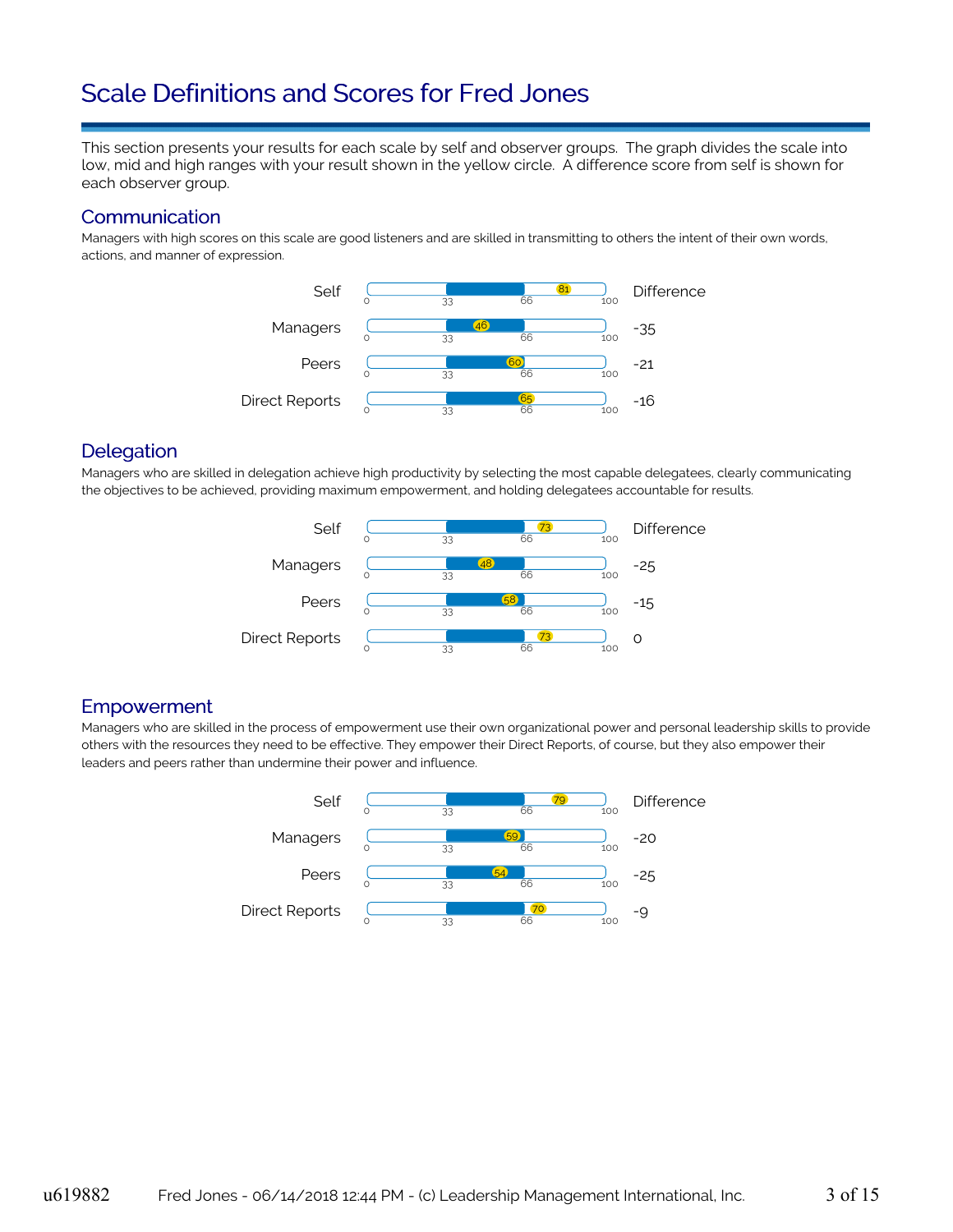## Trust Building

Managers who are trust builders possess several interacting qualities such as personal integrity, technical competence, leadership skills, and excellent judgment that cause others to view them as trustworthy and make such managers centers of trust building within any organization or group of which they are a part.



### Decision Making

Effective managerial decisions reflects a sense of purpose, good judgment, personal integrity, and a balanced concern for organizational goals and the worth of the individual through whom those goals are achieved. Because they involve risks, good decisions do not always produce positive outcomes but they always result from the use of good decision process.



### Interpersonal Relations

Managers with superior interpersonal relations establish long-term relationships of trust, cooperation, mutual respect, and mutual support. When appropriate, they skillfully challenge, disagree, and confront others, but they do so without destroying these valued relationships.

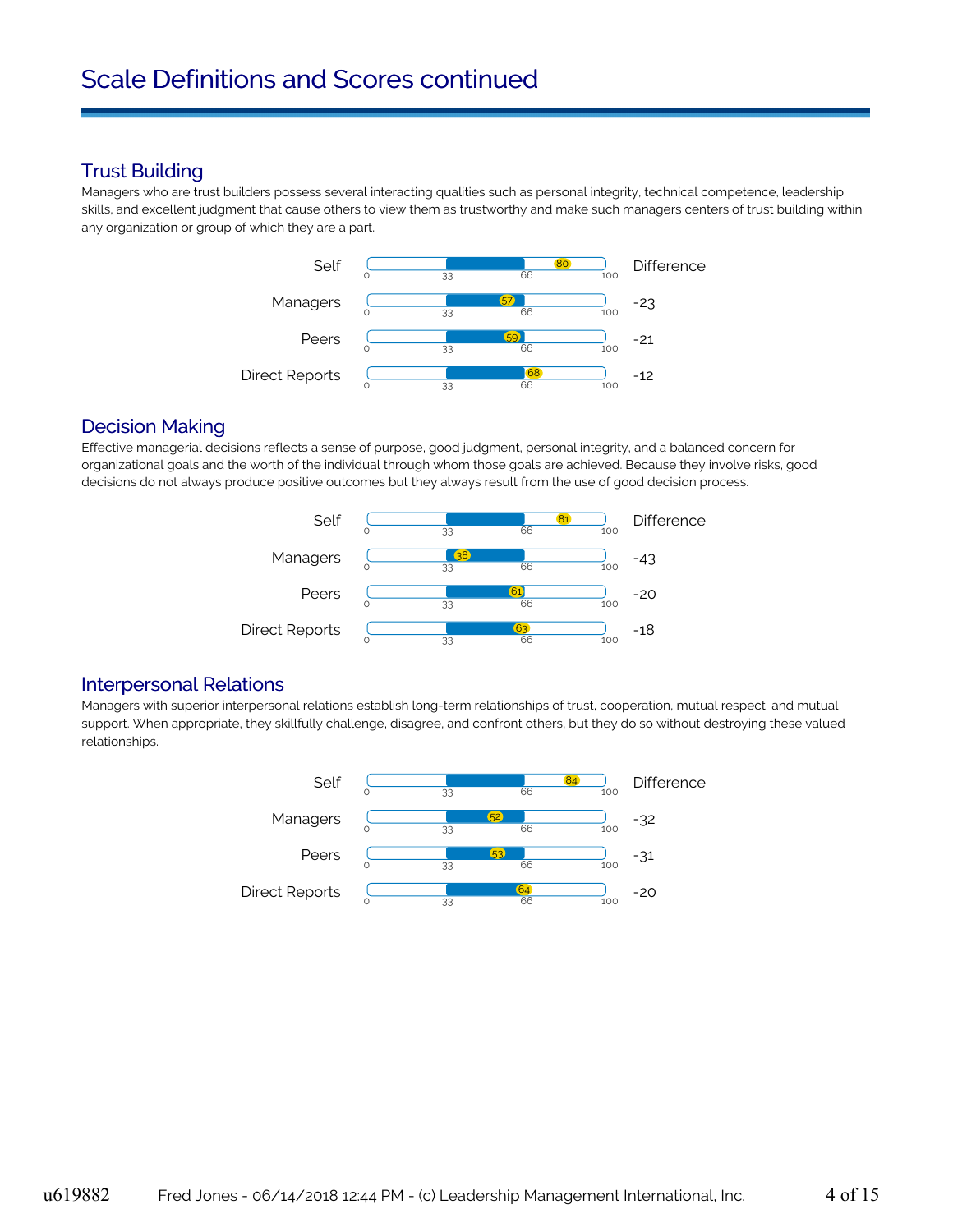### Motivating Skills

Managers with superior motivating skills are effective in providing the rewards, inspiration, and trust that others need for peak performance. These skills are expressed in all relationships, not solely in relationships with direct reports.



#### **Adaptability**

Leaders who are adaptable serve as change agents within their organizations; they adapt and grow as needed to deal realistically with current and anticipated environmental change in, for example, markets, the economy, society in general, and the needs and demands of their organization.



### Concern for Productivity

Managers with high concern for productivity accept full responsibility for results and are highly motivated to achieve high production in the unit(s) they manage.

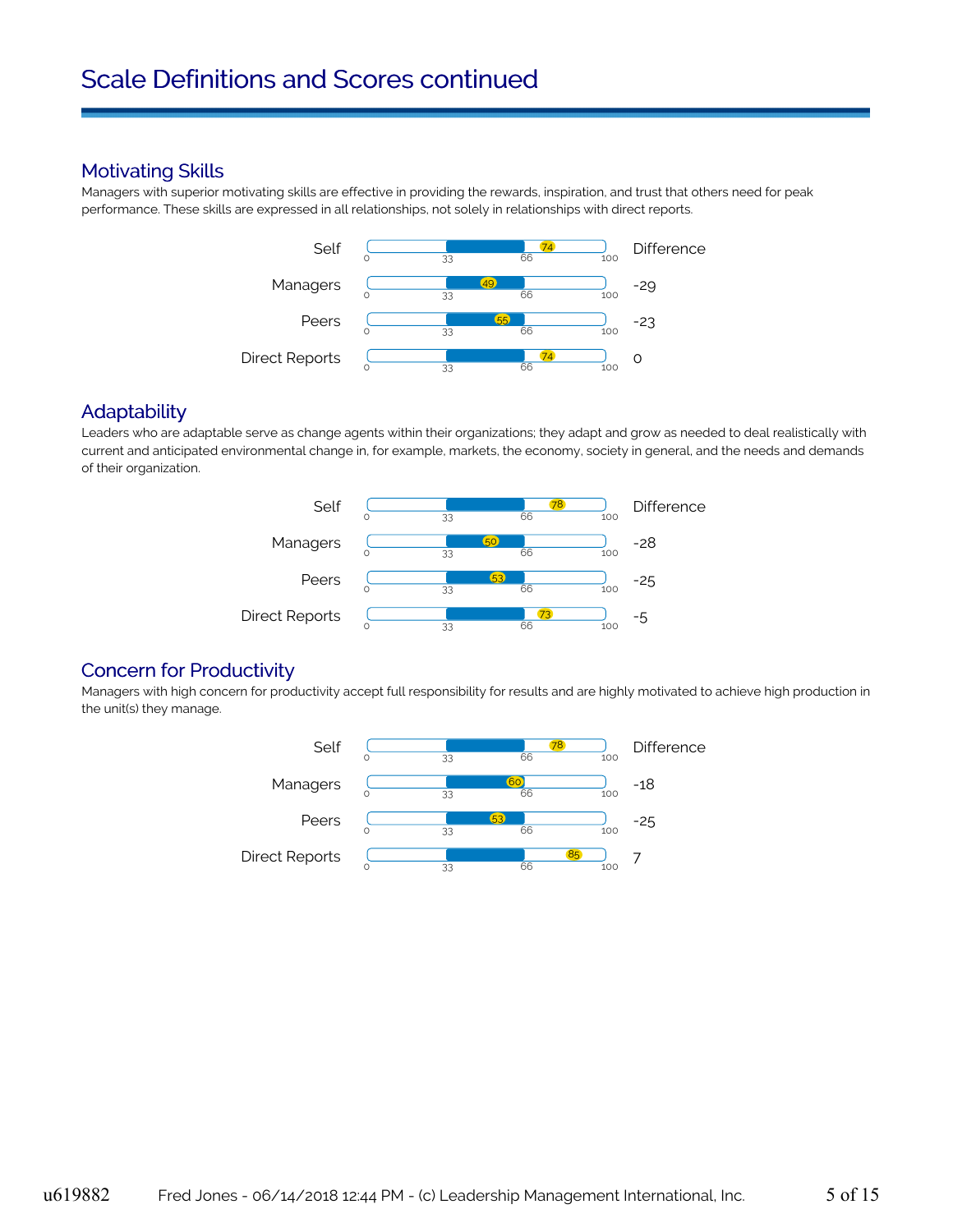#### **Leadership**

By definition, effective leaders are highly influential. They take advantage of every opportunity to motivate with rewards, persuasion, trust building, and inspiration rather than with intimidation and coercion. By these and other means, effective leaders transform subordinates into productive followers who share their organization's values and goals.



## Team Building

This scale characterizes leaders who are themselves team players and who inspire followers to develop a broad repertoire of jobrelated skills, to flexibly change roles as called for by each new situation, to be highly cooperative, and to collectively focus on achieving their assigned objectives.



### Disciplinary Action

This scale refers to a leader's effectiveness in taking disciplinary action that is appropriate for the offense, timely, typically viewed as fair, and that is generally successful in preventing the reoccurrence of undesirable behaviors.

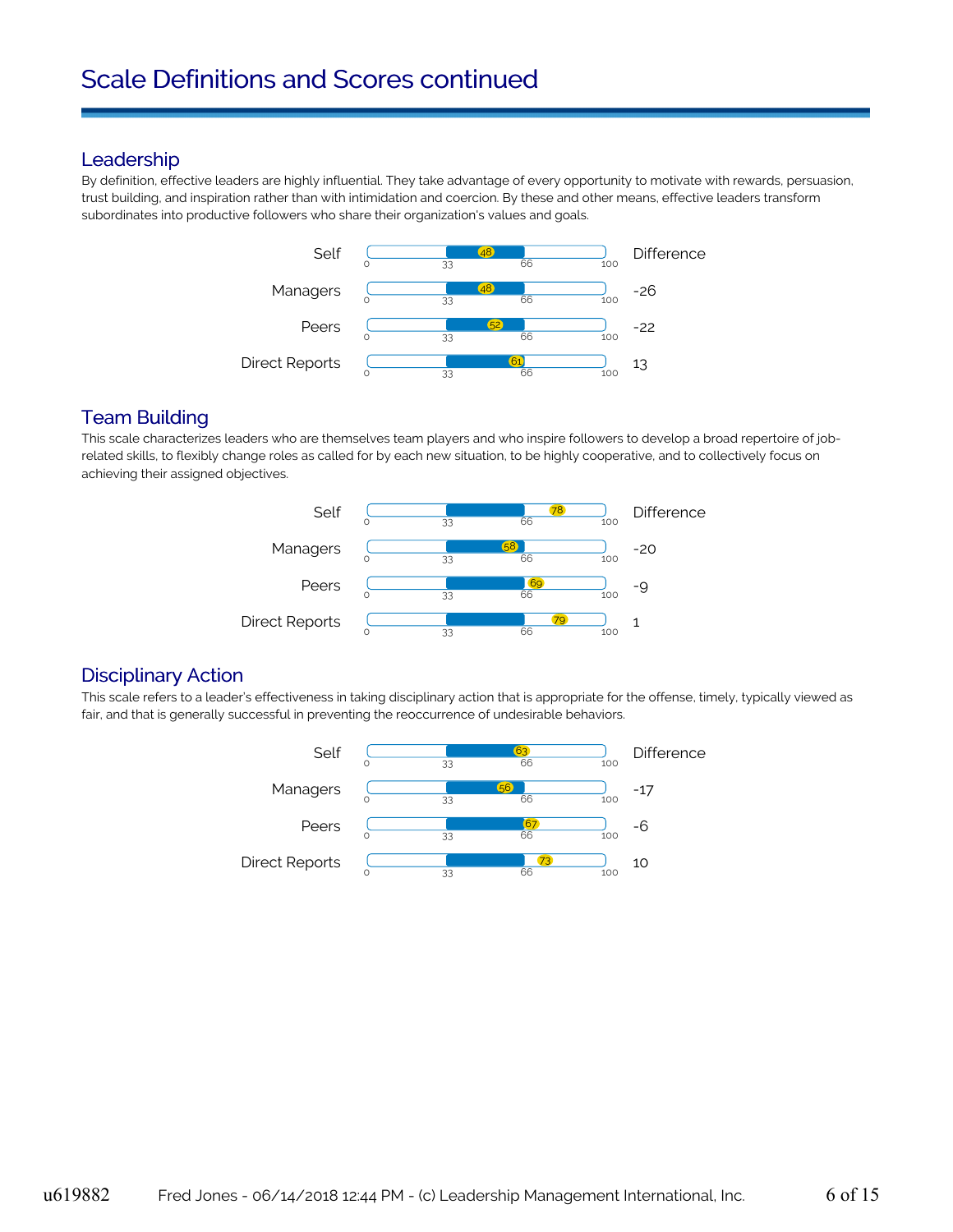### Time Organization

Time Organization, as operationally defined by the items in this scale, is leaders' wise and efficient use of time to achieve organizational objectives and their success in motivating and training their direct reports to do likewise.



### Motivation Level

Motivation Level is a leader's inclination (1) to exert a high level of goal-directed energy in the fulfillment of her/his managerial responsibilities and (2) to conscientiously uphold high organizational standards and high self-expectations.



#### Goal Directedness

This scale characterizes managers who approach work with a clear sense of purpose and direction. The leader consciously and deliberately decides on priorities and concentrates their attention and energies accordingly. As leaders, their own goals find expression in the goals of their followers.

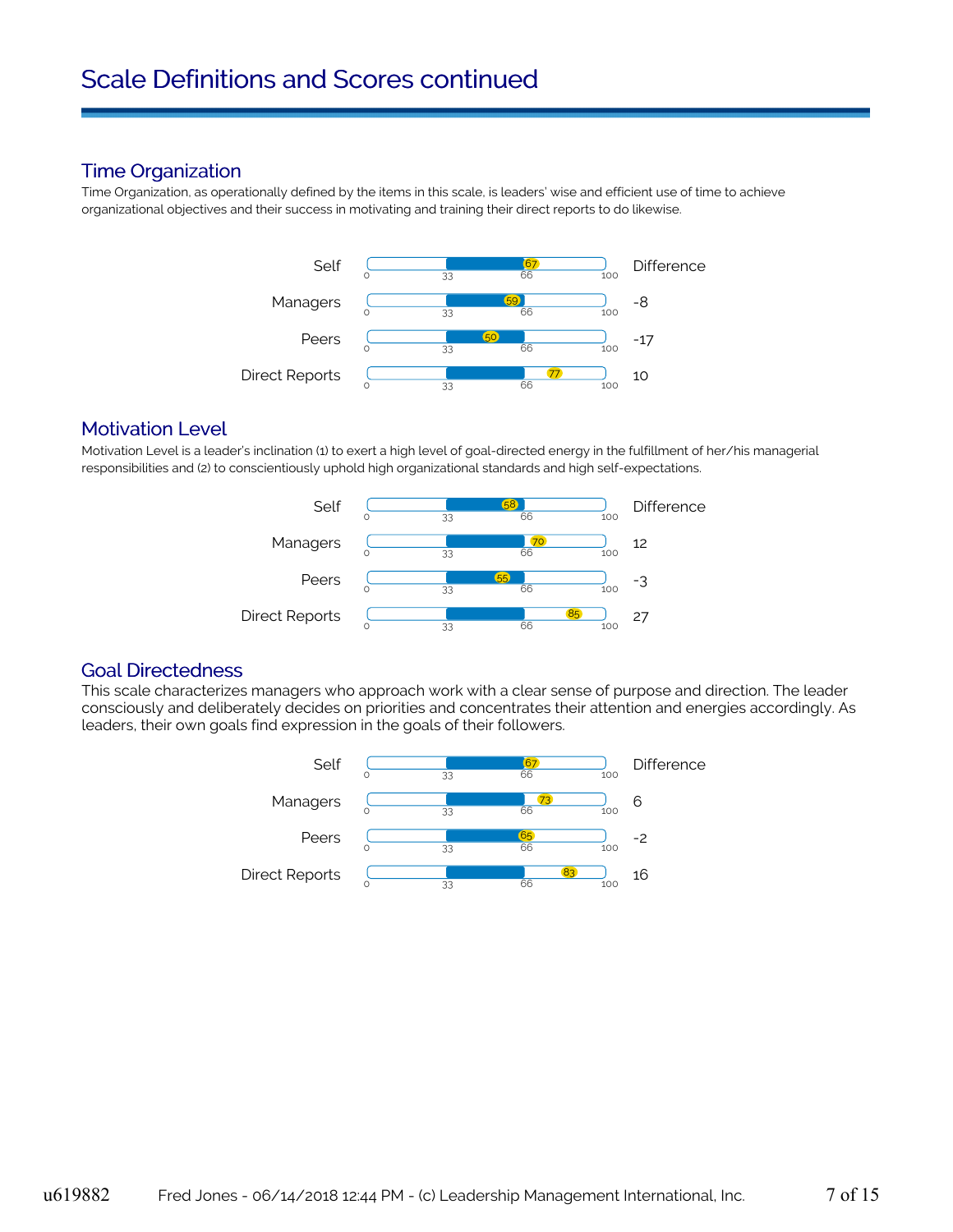## DNI Summary Ratios Example

|         |                   |    | (Average of others/self) = 83/75 |                                                                                   |
|---------|-------------------|----|----------------------------------|-----------------------------------------------------------------------------------|
|         |                   |    | Score Difference                 | Understanding your DNI Summary Ratios                                             |
|         | Self              | 75 |                                  | These ratios enable you to compare your self description with the way             |
| Others- | Managers          | 88 | $+13$                            | others describe you using a single ratio value for each factor.                   |
|         | Peers             | 72 | -3                               | Consider it a kind of mirror--if not a reality check. It is a means of            |
|         | Direct<br>Reports | 90 | $+15$                            | comparing your self-perception with others' perceptions on each of the<br>scales. |

|                       | Score | <b>Difference</b> | Ratio |                                 | Score | <b>Difference</b> | Ratio |
|-----------------------|-------|-------------------|-------|---------------------------------|-------|-------------------|-------|
| Communication         |       |                   | 57/81 | <b>Concern for Productivity</b> |       |                   | 66/78 |
| Self                  | 81%   |                   |       | Self                            | 78%   |                   |       |
| Managers              | 46    | $-35$             |       | Managers                        | 60    | $-18$             |       |
| Peers                 | 60    | $-21$             |       | Peers                           | 53    | $-25$             |       |
| <b>Direct Reports</b> | 65    | $-16$             |       | <b>Direct Reports</b>           | 85    | 7                 |       |
| Delegation            |       |                   | 60/73 | Leadership                      |       |                   | 54/48 |
| Self                  | 73%   |                   |       | Self                            | 48%   |                   |       |
| Managers              | 48    | $-25$             |       | Managers                        | 48    | $-26$             |       |
| Peers                 | 58    | $-15$             |       | Peers                           | 52    | $-22$             |       |
| <b>Direct Reports</b> | 73    | $\mathsf O$       |       | <b>Direct Reports</b>           | 61    | 13                |       |
| Empowerment           |       |                   | 61/79 | <b>Team Building</b>            |       |                   | 69/78 |
| Self                  | 79%   |                   |       | Self                            | 78%   |                   |       |
| Managers              | 59    | $-20$             |       | Managers                        | 58    | $-20$             |       |
| Peers                 | 54    | $-25$             |       | Peers                           | 69    | -9                |       |
| <b>Direct Reports</b> | 70    | -9                |       | <b>Direct Reports</b>           | 79    | 1                 |       |
| <b>Trust Building</b> |       |                   | 61/80 | <b>Disciplinary Action</b>      |       |                   | 65/63 |
| Self                  | 80%   |                   |       | Self                            | 63%   |                   |       |
| Managers              | 57    | $-23$             |       | Managers                        | 56    | $-17$             |       |
| Peers                 | 59    | $-21$             |       | Peers                           | 67    | $-6$              |       |
| <b>Direct Reports</b> | 68    | $-12$             |       | <b>Direct Reports</b>           | 73    | 10                |       |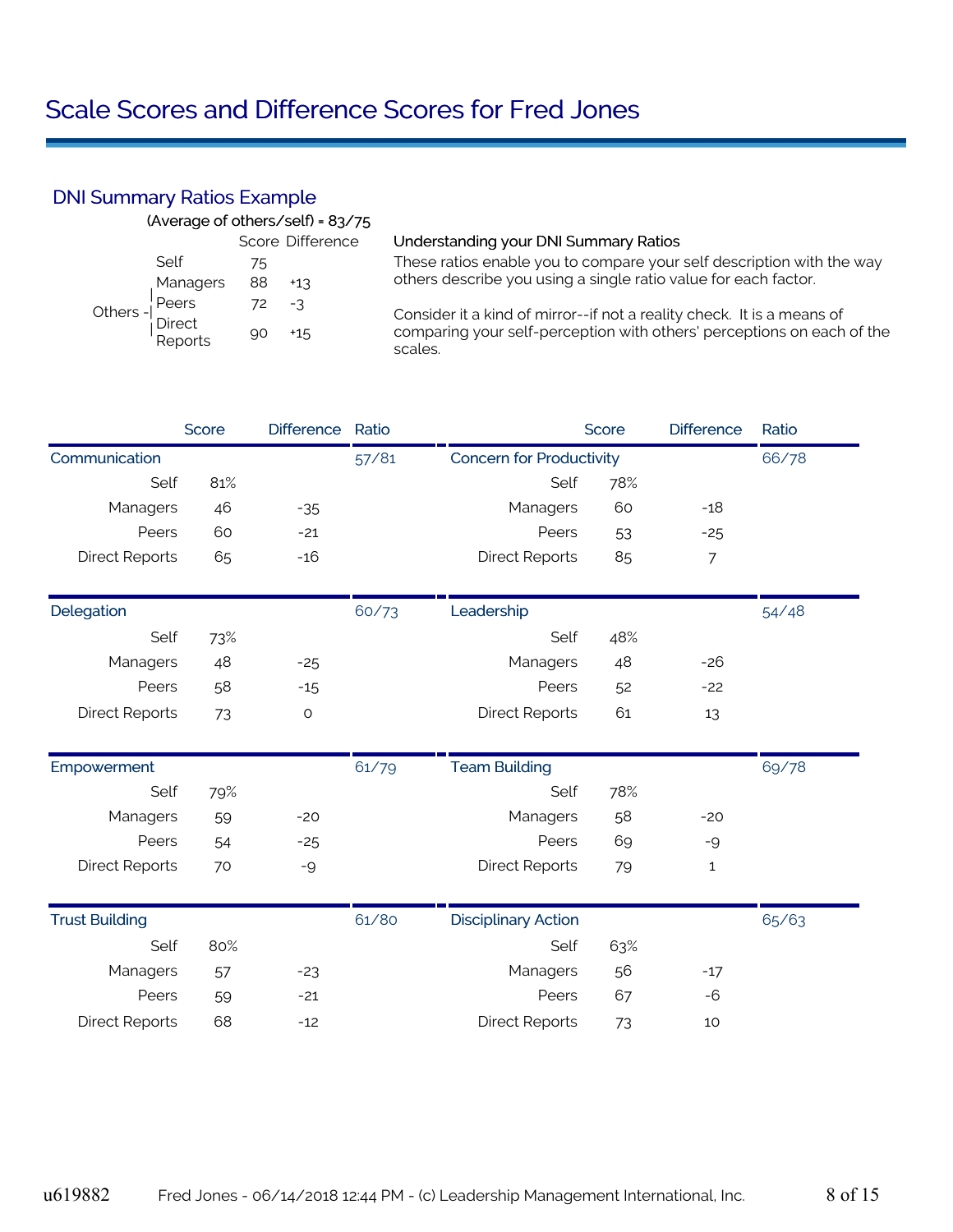|                                | Score | <b>Difference</b> | Ratio |                          | Score | <b>Difference</b> | Ratio |
|--------------------------------|-------|-------------------|-------|--------------------------|-------|-------------------|-------|
| <b>Decision Making</b>         |       |                   | 54/81 | <b>Time Organization</b> |       |                   | 62/67 |
| Self                           | 81%   |                   |       | Self                     | 67%   |                   |       |
| Managers                       | 38    | $-43$             |       | Managers                 | 59    | $-8$              |       |
| Peers                          | 61    | $-20$             |       | Peers                    | 50    | $-17$             |       |
| <b>Direct Reports</b>          | 63    | $-18$             |       | <b>Direct Reports</b>    | 77    | 10                |       |
| <b>Interpersonal Relations</b> |       |                   | 56/84 | <b>Motivation Level</b>  |       |                   | 70/58 |
| Self                           | 84%   |                   |       | Self                     | 58%   |                   |       |
| Managers                       | 52    | $-32$             |       | Managers                 | 70    | 12                |       |
| Peers                          | 53    | $-31$             |       | Peers                    | 55    | $-3$              |       |
| <b>Direct Reports</b>          | 64    | $-20$             |       | <b>Direct Reports</b>    | 85    | 27                |       |
| <b>Motivating Skills</b>       |       |                   | 59/74 | <b>Goal Directedness</b> |       |                   | 74/67 |
| Self                           | 74%   |                   |       | Self                     | 67%   |                   |       |
| Managers                       | 49    | $-29$             |       | Managers                 | 73    | 6                 |       |
| Peers                          | 55    | $-23$             |       | Peers                    | 65    | $-2$              |       |
| <b>Direct Reports</b>          | 74    | $\mathsf O$       |       | <b>Direct Reports</b>    | 83    | 16                |       |
| Adaptability                   |       |                   | 59/78 |                          |       |                   |       |
| Self                           | 78%   |                   |       |                          |       |                   |       |
| Managers                       | 50    | $-28$             |       |                          |       |                   |       |
| Peers                          | 53    | $-25$             |       |                          |       |                   |       |
| <b>Direct Reports</b>          | 73    | $-5$              |       |                          |       |                   |       |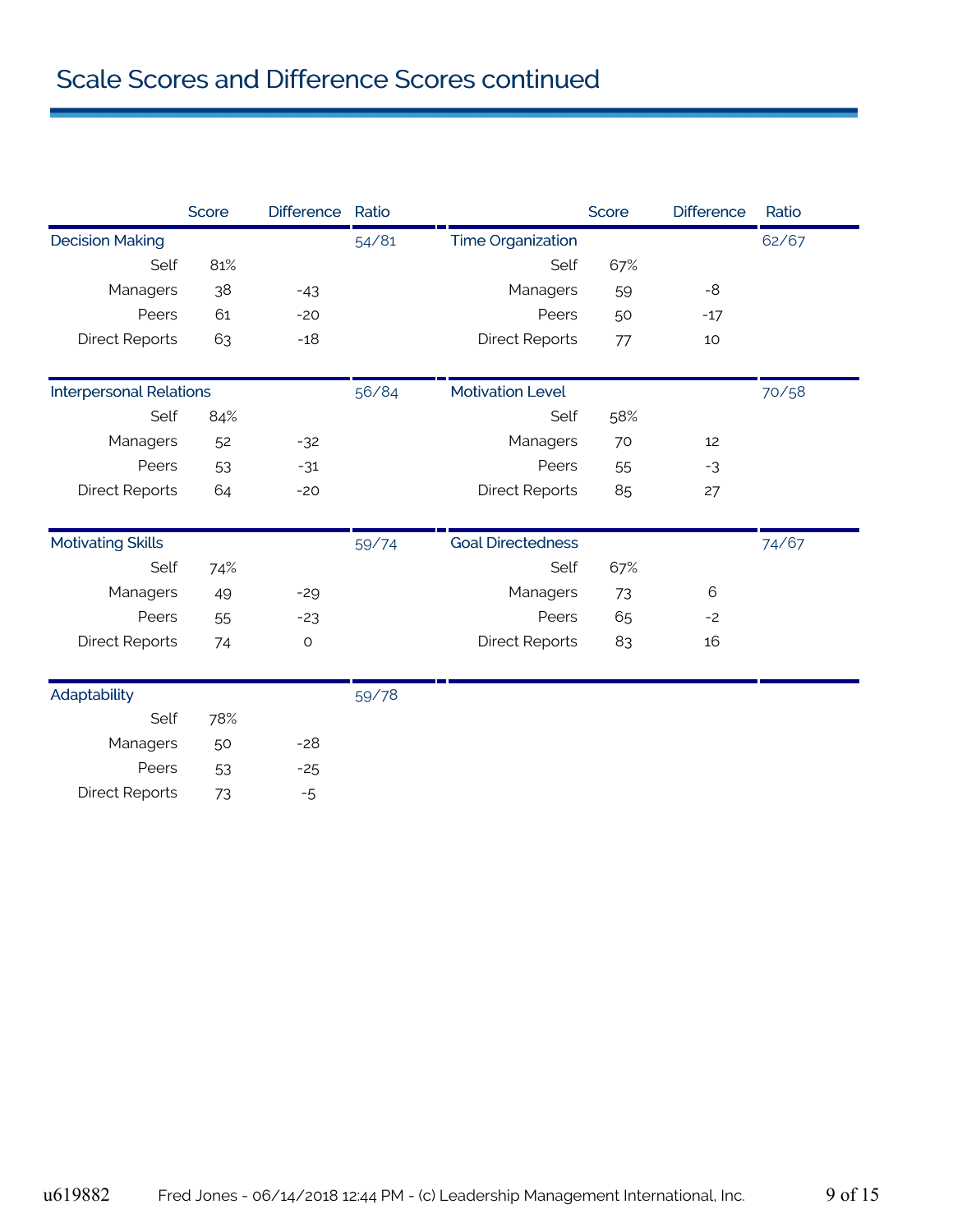# Scale Rankings for Fred Jones

The chart below arranges scales from highest to lowest score as reported by yourself, managers/supervisors, peers, and direct reports. These rankings are one way of showing the extent to which observer descriptions are consistent with your own and with one another's descriptions. You may also find the question ranking that follows this section may help to supplement these scale rankings by providing added detail.

|                | <b>Scales</b><br>Rank (Self) |    | <b>Scales</b><br>(Managers) |    | <b>Scales</b><br>(Peers) |    | <b>Scales</b><br>(Direct Reports) |    |
|----------------|------------------------------|----|-----------------------------|----|--------------------------|----|-----------------------------------|----|
| $\mathbf{1}$   | Interpersonal Relations      | 84 | <b>Goal Directedness</b>    | 73 | <b>Team Building</b>     | 69 | Concern for Productivity          | 85 |
| $\overline{c}$ | Communication                | 81 | Motivation Level            | 70 | Disciplinary Action      | 67 | Motivation Level                  | 85 |
| 3              | <b>Decision Making</b>       | 81 | Concern for Productivity    | 60 | <b>Goal Directedness</b> | 65 | <b>Goal Directedness</b>          | 83 |
| 4              | <b>Trust Building</b>        | 80 | Empowerment                 | 59 | <b>Decision Making</b>   | 61 | <b>Team Building</b>              | 79 |
| 5              | Empowerment                  | 79 | Time Organization           | 59 | Communication            | 60 | Time Organization                 | 77 |
| 6              | Adaptability                 | 78 | <b>Team Building</b>        | 58 | <b>Trust Building</b>    | 59 | Motivating Skills                 | 74 |
| $\overline{7}$ | Concern for Productivity     | 78 | <b>Trust Building</b>       | 57 | Delegation               | 58 | Delegation                        | 73 |
| 8              | <b>Team Building</b>         | 78 | Disciplinary Action         | 56 | Motivating Skills        | 55 | Adaptability                      | 73 |
| 9              | Motivating Skills            | 74 | Interpersonal Relations     | 52 | Motivation Level         | 55 | Disciplinary Action               | 73 |
| 10             | Delegation                   | 73 | Adaptability                | 50 | Empowerment              | 54 | Empowerment                       | 70 |
| 11             | Time Organization            | 67 | Motivating Skills           | 49 | Interpersonal Relations  | 53 | <b>Trust Building</b>             | 68 |
| 12             | <b>Goal Directedness</b>     | 67 | Delegation                  | 48 | Adaptability             | 53 | Communication                     | 65 |
| 13             | Disciplinary Action          | 63 | Leadership                  | 48 | Concern for Productivity | 53 | Interpersonal Relations           | 64 |
| 14             | Motivation Level             | 58 | Communication               | 46 | Leadership               | 52 | Decision Making                   | 63 |
| 15             | Leadership                   | 48 | Decision Making             | 38 | Time Organization        | 50 | Leadership                        | 61 |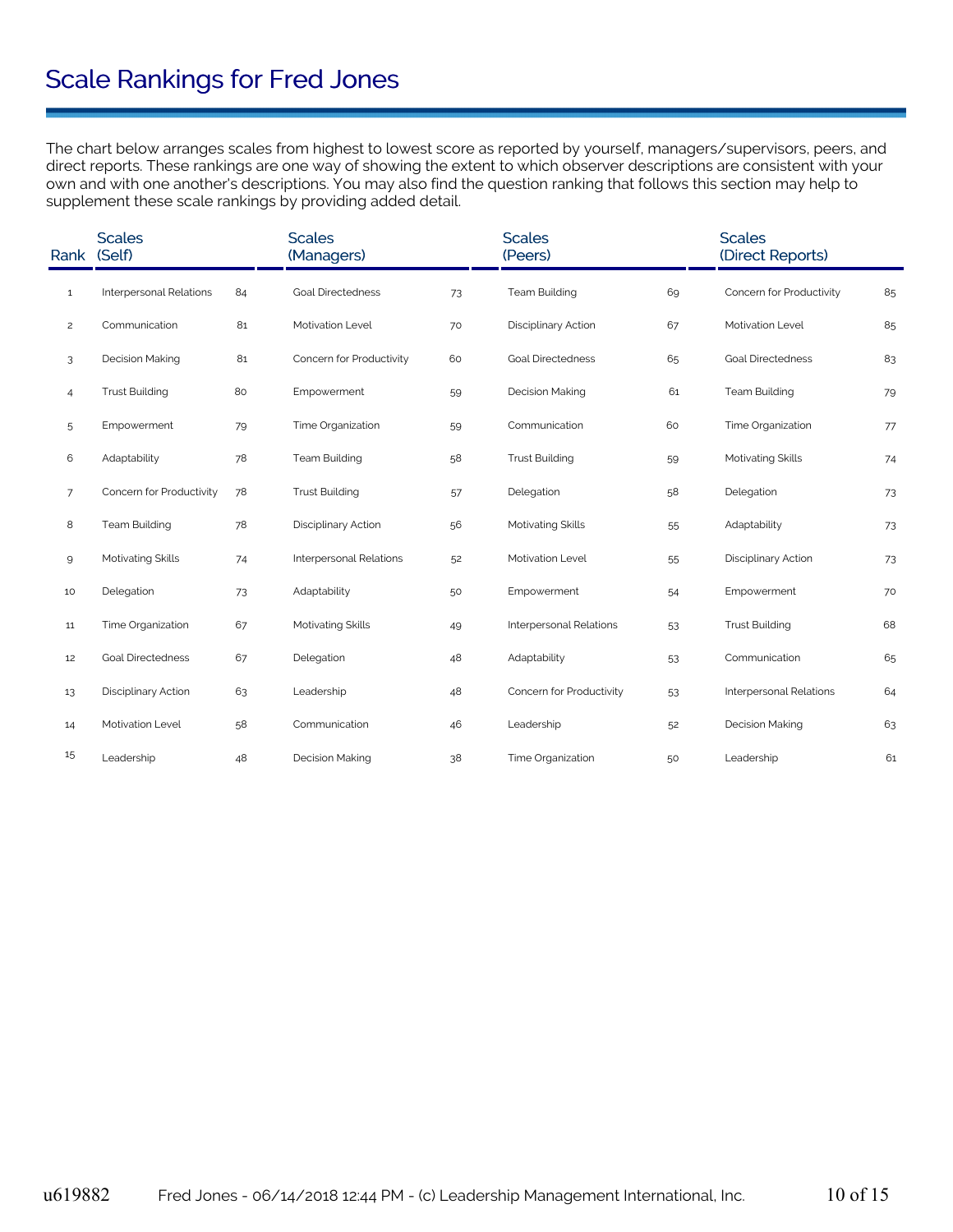# Question Rankings for Fred Jones

The following lists the survey questions ranked in order from your highest average feedback score to your lowest average feedback score. Combined with earlier parts of this report, this list of sorted questions can help you identify some of your managerial strengths and areas for improvement. We recommend that you start by looking at your highest 5-10 questions as examples of possible strengths to maximize and, next, examine your lowest 5-10 questions as examples of possible weaknesses that could be improved. The score differences among the item scores may or may not have practical significance, but you will find it interesting to compare them with the item score averages of your group. The latter scores will be provided by a consultant or a member of your organization.

## Identifying the Strengths

Awareness of a strength should not be taken to mean that you cannot make improvement in that area of your leadership performance. As a general rule rapid growth and development are best made by focusing on specific development needs. However, perfecting your strengths can also improve your effectiveness, and noteworthy performance in one area can often compensate for less strength in another.

#### Avg Question

- Motivates direct reports to continually upgrade their skills and job knowledge
- Carefully plans strategies for reaching personal and organizational goals
- Has high activity/energy level
- Does not postpone disciplinary action that needs to be taken now; has good timing
- Completes projects in minimum possible time
- Has a strong sense of purpose and goal-directedness
- Builds team spirit and pride in team achievement
- Has a high level of aspiration
- Makes decisions that reflect his/her tendency to think rationally and act purposefully
- Adapts rapidly to present and anticipated environmental changes
- Provides the resources direct reports need for high performance
- Practices general rather than close supervision
- Actively seeks ways to more efficiently use time
- Tenaciously sticks with a job until it is completed
- Sets goals that are realistic but difficult enough to be challenging
- Inspires team members to help one another achieve excellence in their work
- Actively seeks to improve communication from and among team members
- Never loses sight of the importance of high productivity
- Is highly respected as a leader and a manager
- Relates to others with honesty and integrity
- Anticipates the need for change and takes appropriate action
- Uses his/her authority to empower rather than overpower (i.e., dominate) others
- 75 Is effective in collecting the information required to make sound decisions
- Contributes to an organizational culture that is inspiring and optimistic
- Seeks continual improvement in methods and processes
- Takes disciplinary action that is fair, timely, and effective
- Turns disciplinary action into a positive learning experience
- Takes disciplinary action in private
- Does not put off tasks that need to be done today
- Schedules his/her work to permit maximum concentration of thought and energy
- Uses efficient methods for handling routine paperwork
- Motivates direct reports to use their time efficiently
- Sets multiple goals that are compatible with one another
- Builds mutual respect among members of work groups she/he supervises
- Helps followers realize their importance as interdependent members of work groups
- Effectively uses within-group discipline to maintain peak motivation to achieve
- Relates to others in such a way that they want to accept his/her leadership
- Is a highly effective delegator
- Demonstrates outstanding ability to motivate others
- Communicates effectively in writing
- Sets challenging but realistic target dates for achieving objectives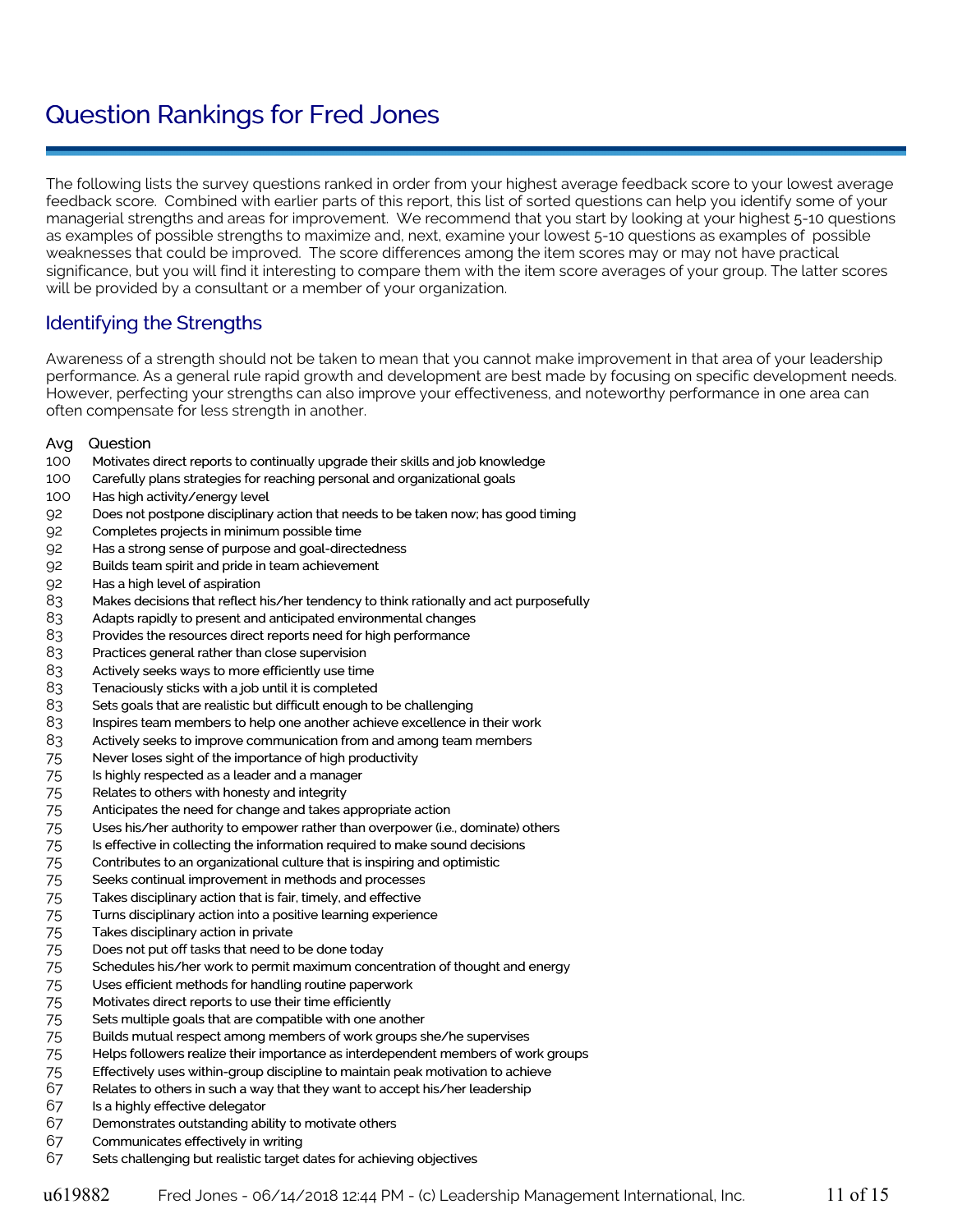- Is an excellent team player and team builder
- Communicates effectively with peers
- Keeps the needs and goals of the organization in mind at all times
- Is consistently trustworthy and is a trust builder
- Is a leader with whom others readily identify and support
- Keeps his/her manager/supervisor well informed
- Allows delegatees to take calculated risks and make mistakes in order to grow
- Tends to be a peacemaker rather than a troublemaker
- Gives clear and concise work assignments
- Empowers direct reports to achieve their full potential
- Freely shares information; practices open communication
- Expects high individual productivity and superior quality work
- Does not waste time by interrupting the work of others
- Does not do work that should be done by direct reports
- Anticipates problems that are likely to occur and takes action to prevent them
- Exerts a high level of goal-directed energy to achieve and be successful
- Is a highly effective communicator
- 58 Leads rather than drives his/her direct reports<br>58 Is highly skilled in interpersonal relations
- 58 Is highly skilled in interpersonal relations<br>58 Has earned a reputation for being compe
- Has earned a reputation for being competent and knowledgeable
- Continually coaches and provides other training for his/her direct reports
- Makes decisions that reflect high personal integrity and genuine concern for others
- Is an agent of constructive change within the organization
- Communicates effectively with groups
- Does everything possible to help direct reports reach their goals
- Does not allow defensiveness and prejudice to bias his/her decisions
- Is trusted by his/her direct reports, and as a result, they are confident they will receive rewards the
- Skillfully organizes personal and delegated work to achieve production efficiency
- Grants all the authority that delegatees need to perform well
- Is effective in reducing unhealthy conflict among others
- Skillfully prepares direct reports for acceptance of innovation and change
- 58 Is a problem solver, not a problem avoider<br>58 Gives direct reports maximum freedom to<br>58 Motivates direct reports to set and reach cl
- Gives direct reports maximum freedom to do their work
- 58 Motivates direct reports to set and reach challenging goals<br>58 Makes timely decisions when they will be most effective
- 58 Makes timely decisions when they will be most effective<br>58 Consistently rewards desirable behavior and discourages
- Consistently rewards desirable behavior and discourages undesirable behavior
- Praises direct reports who make progress toward worthy goals
- Is aware of and responsive to the true feelings, attitudes, and motives of others
- Thoroughly collects the facts before taking disciplinary action
- Takes disciplinary action that is appropriate for the offense
- Keeps prejudice out of disciplinary actions
- Is highly effective in the use of his/her time to achieve organizational objectives
- Seldom wastes time
- Allocates sufficient time for planning and goal setting
- Sets target dates and is guided by them in the achievement of tasks and goals
- Rewards direct reports who develop work-related skills needed to play diverse roles
- Promotes cooperation rather than competition among members of work groups
- Is motivated to learn and grow continually
- Can always be depended upon to be truthful
- 50 Is an influential manager/supervisor whose leadership transforms *employees* into productive
- Is committed to continual improvement in the products and/or services of his/her unit
- Leads in ways that develop a strong sense of loyalty and respect
- Identifies strengths and inspires others to believe in their own worth and ability
- Does not do work that should be delegated
- Is skilled at disagreeing without being offensive
- Is very committed to self-development and development of direct reports
- Makes daily decisions that are strongly influenced by clearly formulated goals
- Is not impulsive; does not make decisions now that should be postponed
- Uses threats and punishment only as a last resort
- Must sometimes make tough decisions about people, but those decisions are viewed as fair and considerat
- Takes calculated risks as situations warrant; is not excessively cautious
- Relates with sensitivity to people with very different backgrounds and characteristics
- Is highly informed concerning the advances and trends in his/her field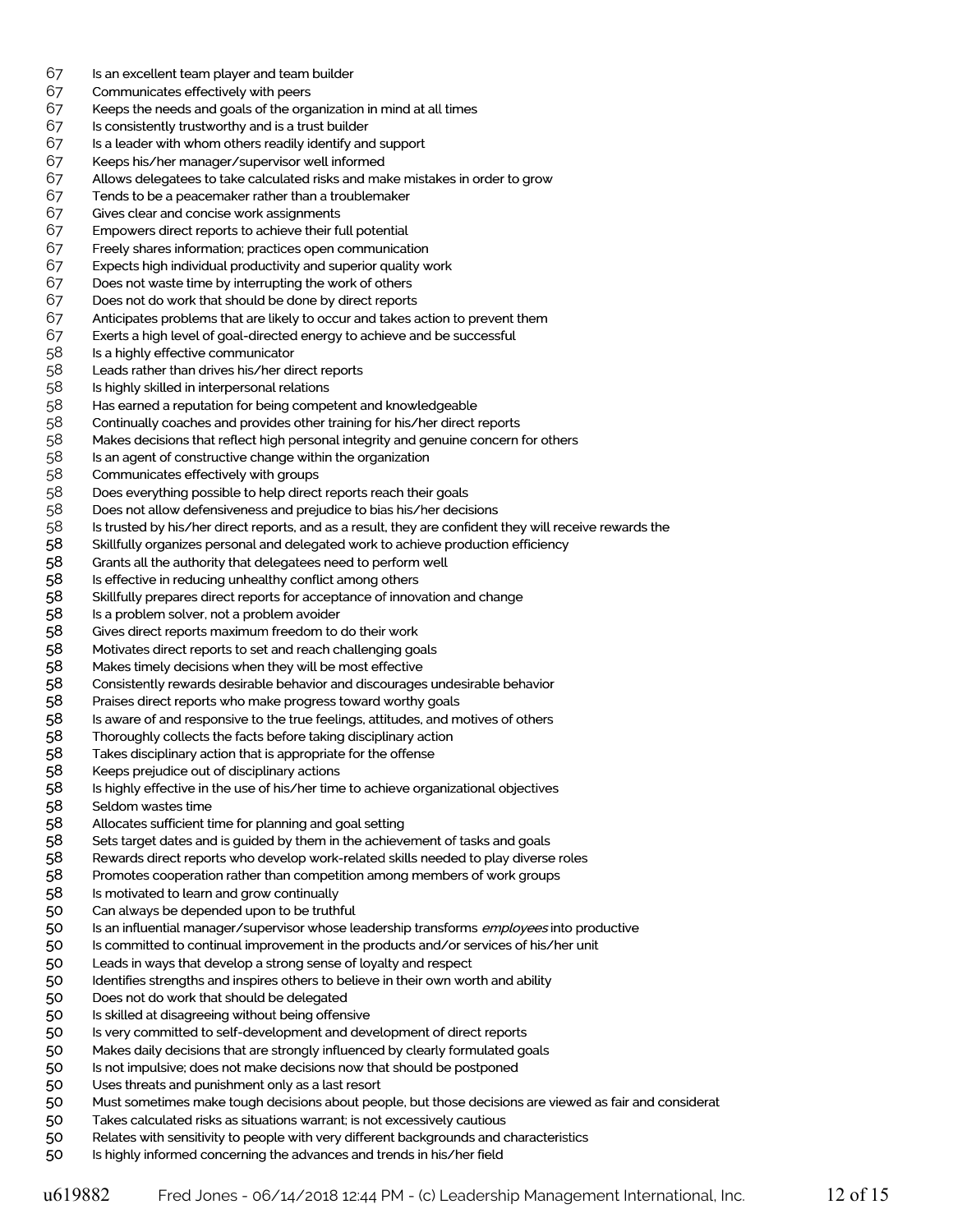- Does not make decisions that his/her direct reports should make
- Is not an autocratic leader
- Criticizes sparingly; praises generously
- Has a strong sense of priorities; does first things first
- Actively works to acquire the multiple skills needed to be a team player
- Is a conscientious and hard working leader
- Is highly motivated to achieve excellence in his/her work
- Does not compete with direct reports for power or recognition
- Makes decisions that show maturity and common sense
- Actively seeks to improve communication with his/her direct reports
- Takes the initiative rather than waiting to be told that changes need to be made
- Supports employees to whom he/she has assigned responsibility and delegated authority
- Gets along well with other employees at all levels
- Inspires in others a strong personal commitment to the organization's values and goals
- Contributes to the well-being and effectiveness of others throughout the organization
- Exhibits a self-assurance that makes others confident when following his/her leadership
- 42 Is a good listener; seeks to understand what others mean to say
- Creatively generates alternative solutions to problems
- Does not scold or talk down to direct reports as though they were inferior
- Communicates a vision that inspires and motivates
- Holds delegatees accountable for results
- Attempts to place employees in work that is interesting and rewarding in itself

#### Behaviors Needing Improvement

The items above, at the bottom of this list, represent your lowest scores. Since you were least likely to be described in terms of these items, they provide excellent input for your management development program. In one sense they are more useful than your scale scores and difference scores since they point to specific behaviors that are likely to need improvement.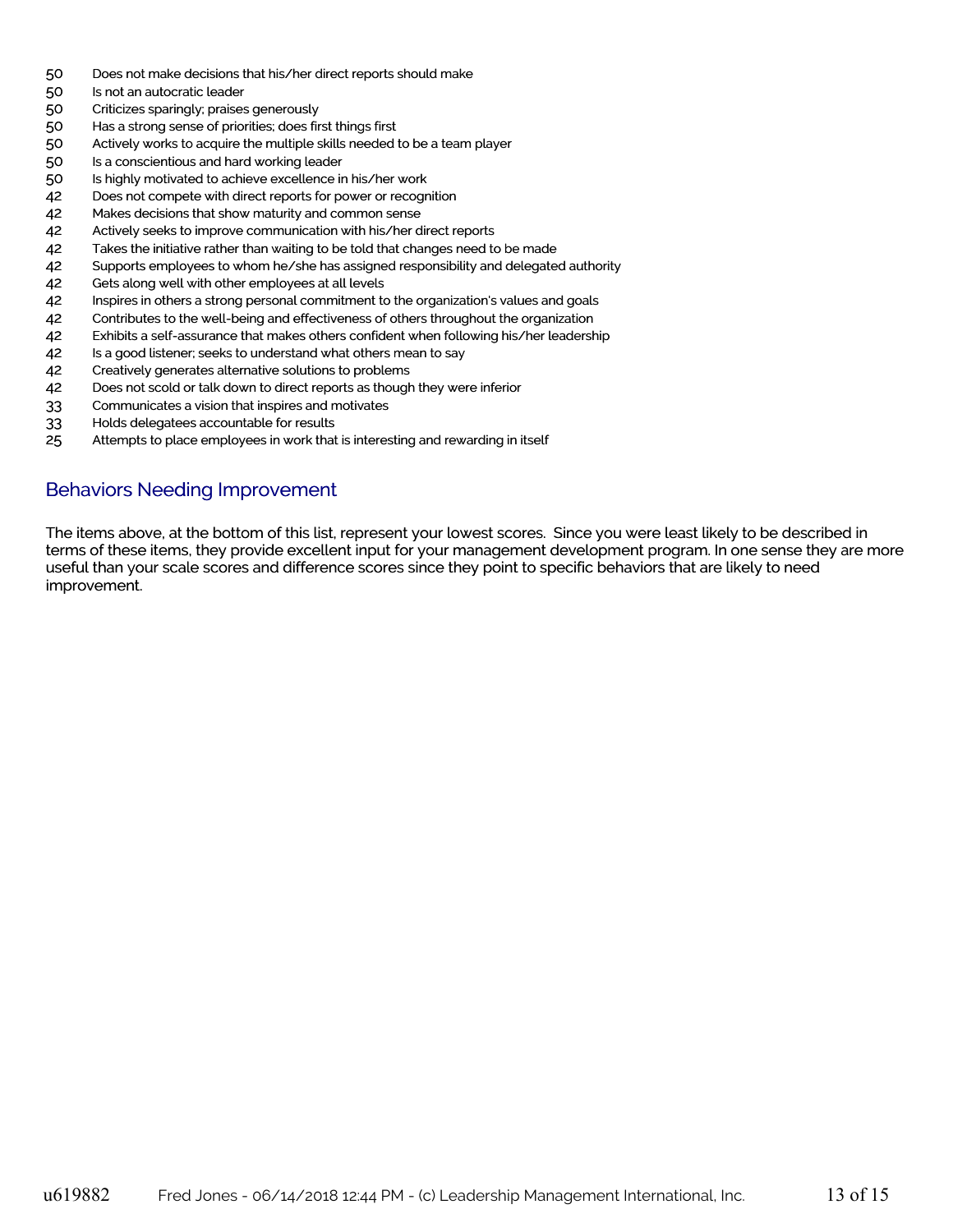# Additional Recommendations

The results in this report are a way to call attention to your strengths and development needs and to offer recommendations for development. The recommendations for development focus on DNI scales on which you scored lowest, even though your scores may not be particularly low. This strategy is based on the fact that (1) regardless of how high your scale scores are, some are higher than others, (2) regardless of how effective a manager is, nobody is perfect and every manager has potential for growth, and (3) highly effective managers often achieve that status because their strengths offset or compensate for non-fatal flaws in their managerial behavior. In assessing your own development needs, remember that although you may perform exceptionally well in your present position you may need to hone your leadership skills to be given an opportunity to perform at a still higher level of management. The development needs discussed below should not be interpreted as meaning that your performance in these areas is necessarily poor. The DNI is not a performance evaluation. Rather, this report calls to your attention areas where improvement is possible and may be advisable. In deciding which areas of development to give priority attention we recommend the following:

- 1. Take seriously how others have described your managerial behavior. If you think their views are inaccurate and too harsh, keep in mind that others perceptions may not be accurate but they are, nevertheless, a reality that shapes their responses to everything you do and say.
- 2. Be highly analytical in deciding what action to take as a result of this report. For example, take into consideration the kind of leadership behavior that is most valued by the decision makers in your organization.
- 3. Do not regard knowledge as the final product of this assessment process rather plan specific, visible, behavior changes and begin immediately to implement those changes. Do not hesitate to invite coaching from your supervisor/manager or, perhaps, a peer whose judgment you value.
- 4. In order to plan specific behavior changes that you believe will be helpful, refer to the list of DNI items and scores presented earlier in this report. Thinking in terms of one of your lowest scale scores, start with the last items and work backward. Take note of items that obviously relate to the scale under consideration. This process will help you understand why the scale score was among your lowest. Obviously, you can do this with any scale score, regardless of its size.

# Exercise for Analysis of Scale Ranks

Insofar as possible, taking the structure, culture, and predominant leadership style of your organization into consideration, which three scales show your greatest strengths?

- First \_\_\_\_\_\_\_\_\_\_\_\_\_\_\_\_\_\_\_\_\_\_\_\_\_\_\_\_\_\_\_\_\_\_\_\_\_\_\_\_\_\_\_\_\_\_\_\_\_\_\_\_\_\_\_\_\_\_\_\_\_\_
- Second \_\_\_\_\_\_\_\_\_\_\_\_\_\_\_\_\_\_\_\_\_\_\_\_\_\_\_\_\_\_\_\_\_\_\_\_\_\_\_\_\_\_\_\_\_\_\_\_\_\_\_\_\_\_\_\_\_\_\_
- Third \_\_\_\_\_\_\_\_\_\_\_\_\_\_\_\_\_\_\_\_\_\_\_\_\_\_\_\_\_\_\_\_\_\_\_\_\_\_\_\_\_\_\_\_\_\_\_\_\_\_\_\_\_\_\_\_\_\_\_\_\_

Which three scales show the greatest need for personal growth and development? List these, beginning with the one that appears at this point in your data analysis to be your greatest development need. If you believe that you have a development need that is more important than the ones suggested in this survey, make a note of that fact in order to give it the attention it deserves.

- Greatest Need \_\_\_\_\_\_\_\_\_\_\_\_\_\_\_\_\_\_\_\_\_\_\_\_\_\_\_\_\_\_\_\_\_\_\_\_\_\_\_\_\_\_\_\_\_\_\_\_\_\_\_\_\_\_
- $\bullet$  Second Greatest  $\bullet$
- Third Greatest \_\_\_\_\_\_\_\_\_\_\_\_\_\_\_\_\_\_\_\_\_\_\_\_\_\_\_\_\_\_\_\_\_\_\_\_\_\_\_\_\_\_\_\_\_\_\_\_\_\_\_\_\_\_